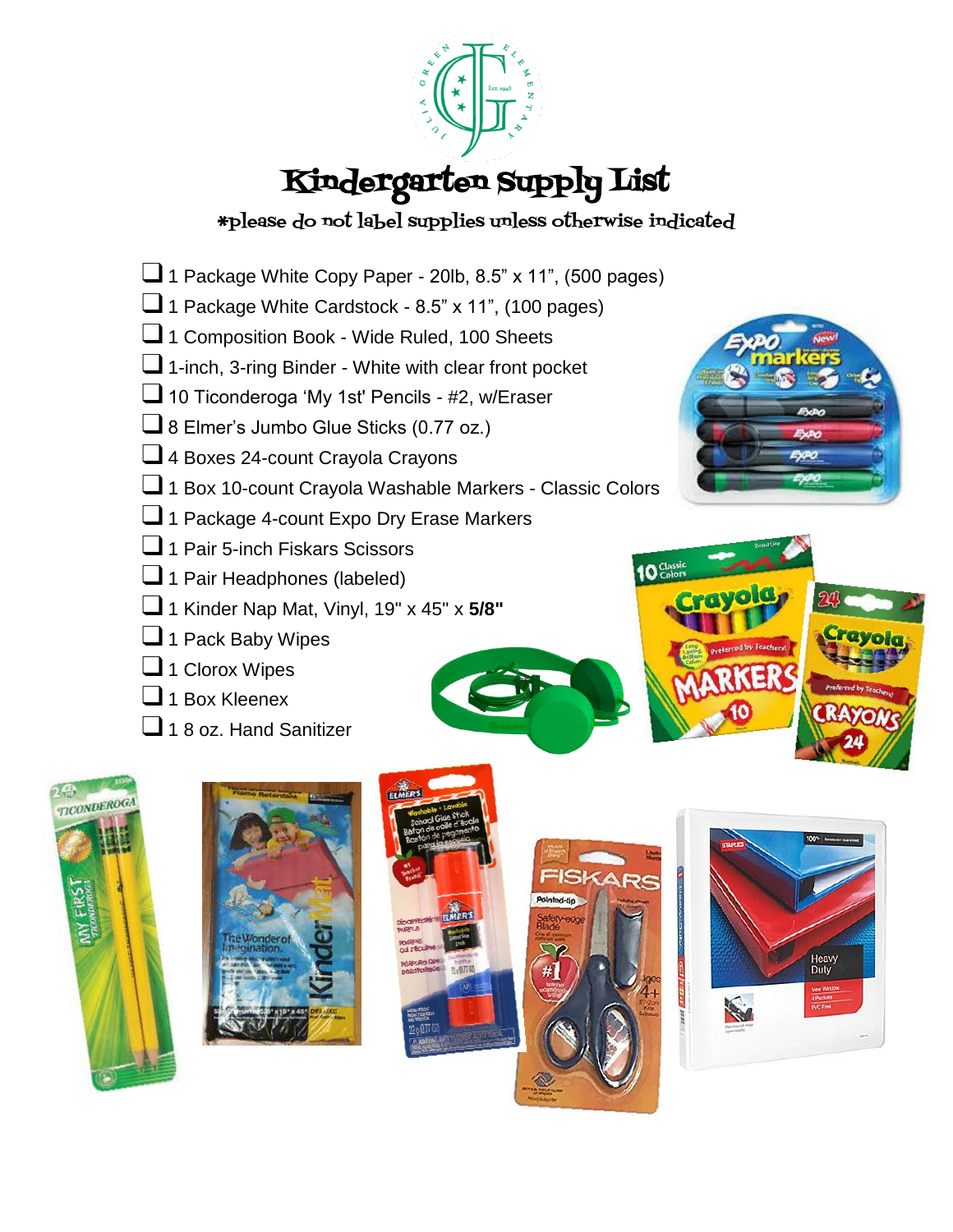

## First Grade Supply List

#### \*please do not label supplies unless otherwise indicated

ELMER'S

- $\Box$  1 Package White Copy Paper 20lb, 8.5" x 11", (500 pages)
- ❑4 2-pocket, prong folders: Blue, Red, Green, Yellow
- ❑3 Composition Books Wide Ruled, 100 Sheets
- ❑4 Elmer's Glue Sticks
- □ 2 Highlighters 1 Yellow, 1 Pink
- □ 1 12-pack, Crayola Colored Pencils
- ❑1 Box 8-count Crayola Washable Markers Classic Colors
- □ 4 Boxes 24-count Crayola Crayons
- ❑1-inch, 3-ring Binder White with clear front pocket
- ❑1 3-Hole Pencil Case to insert into binder
- 2 Packages White Index Cards 3" x 5", Ruled, 100/Pk
- ❑1 Pack 4-count Expo Dry Erase Markers
- ❑1 Pair 5-inch Fiskars Scissors
- ❑4 White Hi-Polymer Erasers
- ■48 Ticonderoga #2 Pencils Sharpened
- □1 Pair Headphones (labeled)

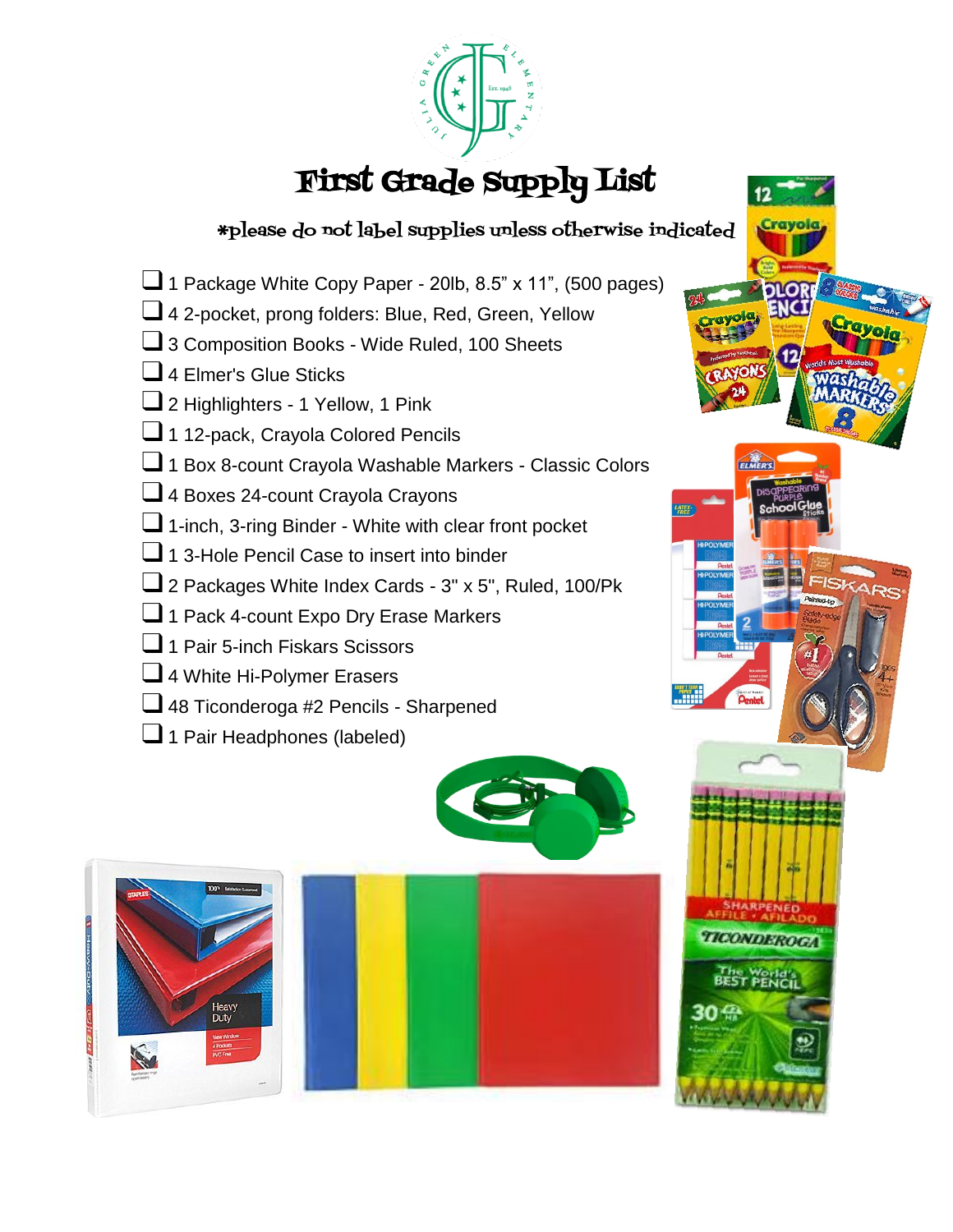

## Second Grade Supply List

#### Items To Bring to school Without Student's Name

- □1 Pack Construction Paper, 9" x 12", (50 pages)
- $\Box$  1 Package White Copy Paper 20lb, 8.5" x 11", (500 pages)
- □ 12 Elmer's Glue Sticks
- □ 1 Box 8-count Crayola Washable Markers Classic Colors
- □ 2 Boxes 24-count Crayola Crayons
- ❑2 Packs 4-count Expo Dry Erase Markers
- ❑2 Big Boxes Ticonderoga or USA Gold #2 Pencils **Pre-Sharpened**
- ❑24 Pencil Cap Erasers
- $\Box$  2 3" x 3" Post-It Notes
- □ 1 Clorox Wipes
- $\Box$  1 Box Kleenex
- ❑2 2-Pocket Folders with Brads 1 Green, 1 Red
- ❑**Boys:** 1-inch Masking Tape
- ❑**Girls:** Scotch Tape

#### Items To Bring to school WITH Student's Name

- □ Clipboard Letter Size
- ❑2 1-Subject Spiral Notebooks Wide Ruled, 1 Blue, 1 Green
- □ 2 Composition Books Wide Ruled, 1 Black, 1 Colored
- ❑1 Pair Headphones in labeled plastic bag kept at school
- ❑Addition & Subtraction Flash Cards 0-20 (to be kept at home)











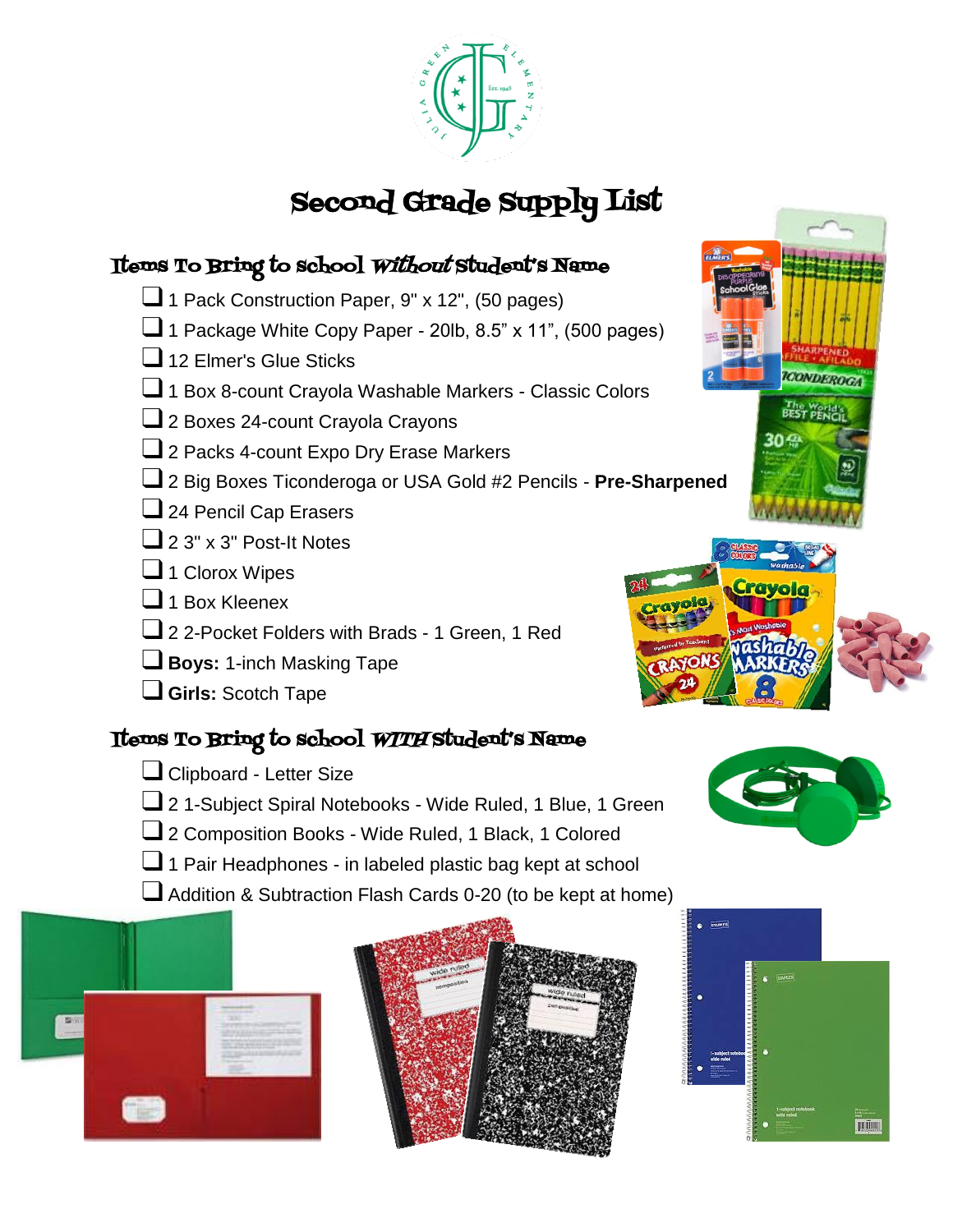

# Third Grade Supply List

\*please do not label supplies unless otherwise indicated

TICONDEROGA

 $u_{\text{tot}}$ 

- $\Box$  1 Package White Copy Paper 20lb, 8.5" x 11", (500 pages)
- ❑2 White, 1-inch, 3-ring Binders with clear front pocket
- □ 1 Package Avery 5-Tab Write-On Dividers
- □ 3 Composition Books Wide Ruled, 100 Sheets
- ❑2 Packages Filler Paper, Wide Rule, 10.5" x 8"
- $\Box$  1 3" x 3" Post-It Notes
- □1 Scotch Tape Refill
- ❑1 Package White Index Cards 3" x 5", Ruled, 100/Pk
- ■1 Pair Fiskars Scissors 5", Blunt Tip, for kids
- ❑1 Box 8-count Crayola Washable Markers Classic Colors, Fine Tip
- ❑2 Boxes 24-count Crayola Crayons
- ❑1 Pack 4-count Expo Dry Erase Markers
- □ 2 Yellow Highlighters
- □1 Black Paper Mate Flair Pen
- □ 48 Ticonderoga #2 Pencils Sharpened
- □ 12 Pencil Cap Erasers
- 3 Large Pink Pearl Erasers
- ❑8 Elmer's Glue Sticks
- ❑Flash Drive
- □ 1 Pair of Headphones Labeled
- □ 18 oz. Hand Sanitizer
- □ 1 Box Quart Size Storage Bags
- □ 1 Box Gallon Size Storage Bags
- ❑2 Boxes Kleenex
- □ 2 Clorox Wipes